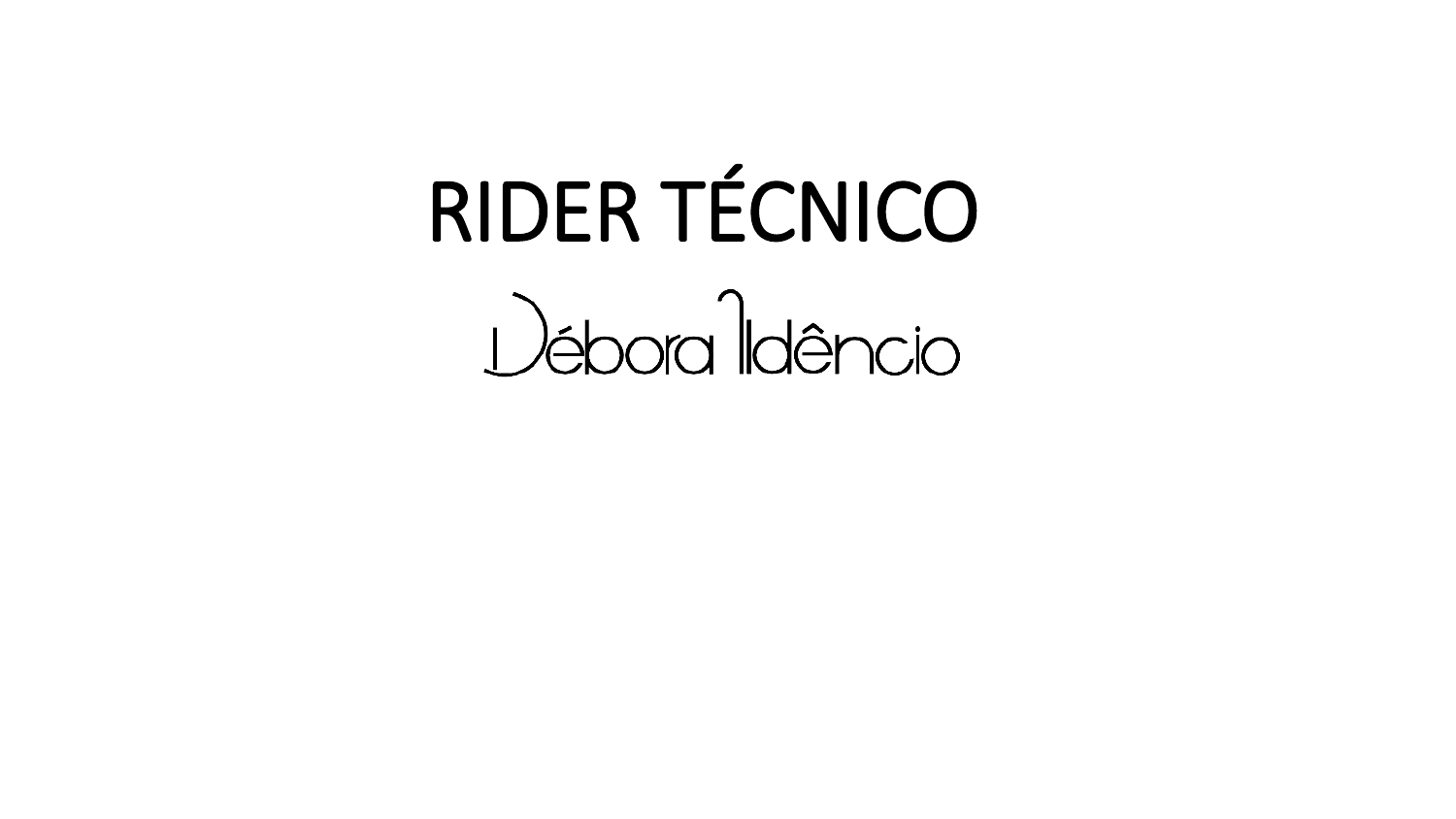## **APRESENTAÇÃO SOLO**

Débora<sup>1</sup>Idêncio

### – MICROFONE SHURE SM58, BETA 58 OU SIMILAR – PEDESTAL DE MICROFONE – DIRECTS BOX (VIOLÃO, CAVAQUINHO E PLAY ALONG) – SUPORTES DE CHÃO PARA INSTRUMENTO – MONITOR SPOT SM400 OU SIMILAR 1 - VIA AUXILIAR PARA IN EAR (PRÓPRIO) – TOMADAS (BIVOLT) – CONSOLE DIGITAL BEHRINGER XR 18 OU SIMILAR – CADEIRA OU BANCO SEM BRAÇO **INPUT LIST** – VIOLÃO (DI) – CAVAQUINHO (DI) – VOCAL DÉBORA – CANAL 4 VS L – CANAL 5 VS R **VIAS AUXILIARES** – VIA IN EAR DÉBORA – VIA SPOT DÉBORA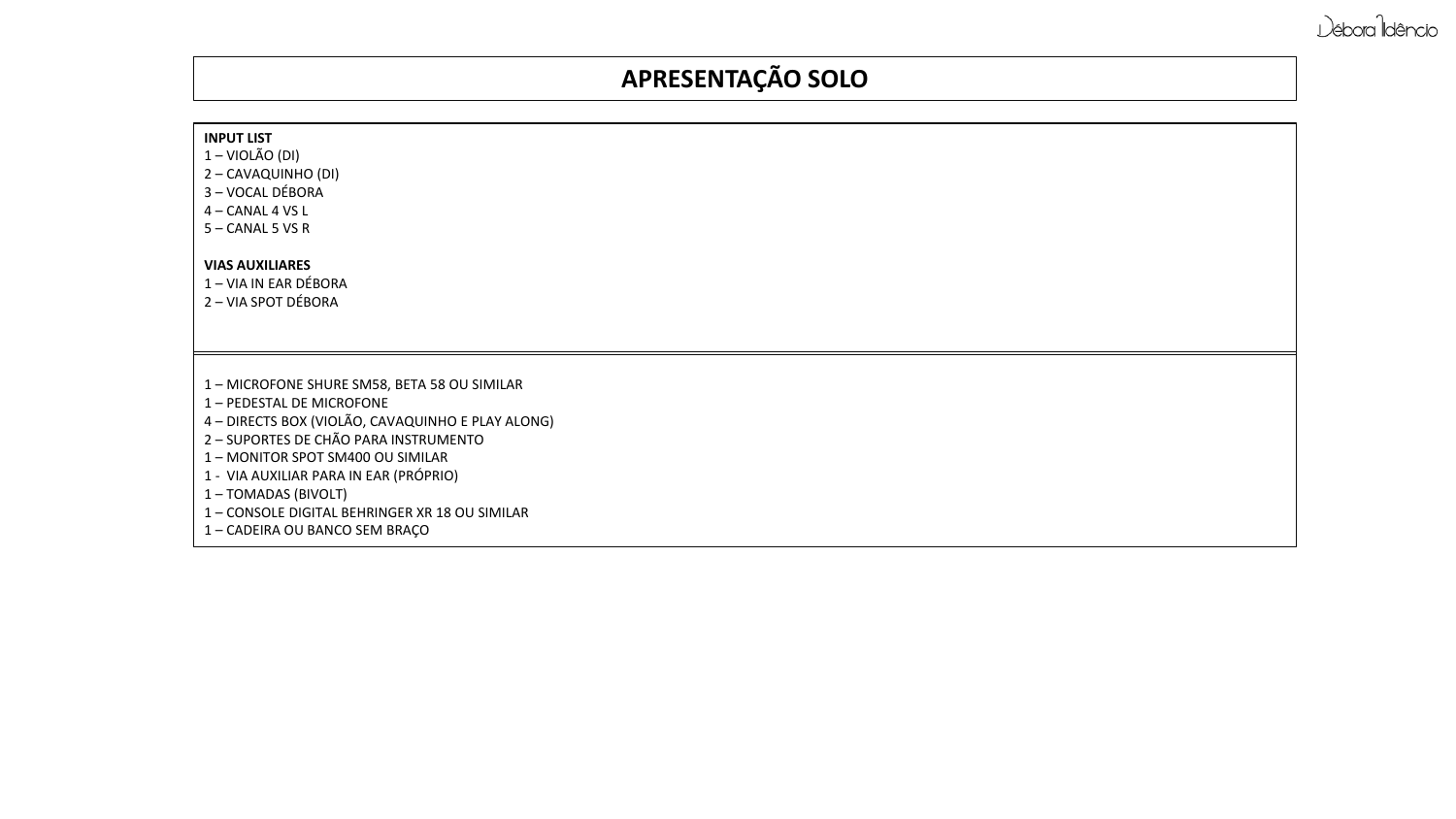## **APRESENTAÇÃO (ARTISTA + MÚSICO ACOMPANHANTE)**

Débora<sup>1</sup>Idêncio

#### **INPUT LIST**

- VIOLÃO DÉBORA(DI)
- VIOLÃO (DI)
- CAVAQUINHO DÉBORA (DI)

#### **VIAS AUXILIARES**

- VIA IN EAR DÉBORA
- VIA SPOT DÉBORA
- VIA VIOLÃO FONE

- MICROFONES SHURE SM58, BETA 58 OU SIMILAR
- PEDESTAIS DE MICROFONE
- DIRECTS BOX ( 2 VIOLÕES, CAVAQUINHO)
- SUPORTES DE CHÃO PARA INSTRUMENTO
- MONITOR SPOT SM400, CLAIR 112 OU SIMILAR ,
- 2 VIA AUXILIAR PARA IN EAR (PRÓPRIO)
- TOMADAS (BIVOLT)
- CONSOLE DIGITAL BEHRINGER XR 18 OU SIMILAR
- CADEIRA OU BANCO SEM BRAÇO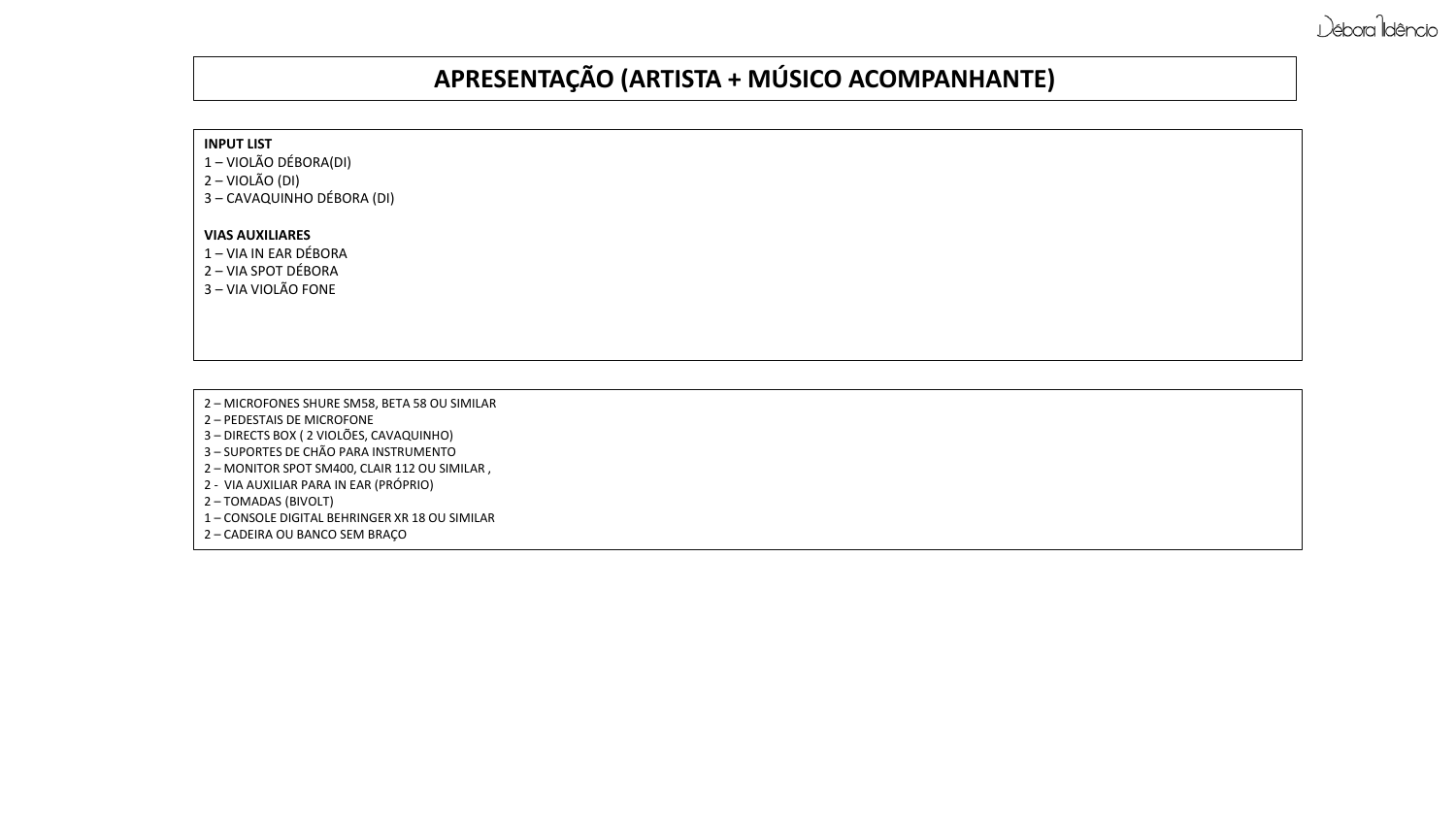## **APRESENTAÇÃO (TRIO)**

#### **INPUT LIST**

– BUMBO

– CX TOP

– CX – ESTEIRA

– HIT HAT

– TON 1  $6 - TON2$ 

– FLOOR TON

– OVERL L

– OVER R

– GUITARRA

– VIOLÃO DÉBORA (DI)

– CAVAQUINHO DÉBORA (DI)

– BACKING VOCAL

– VOCAL DÉBORA

#### **VIAS AUXILIARES**

– VIA IN EAR DÉBORA

- VIA SPOT DÉBORA
- VIA GUITARRA FONE
- VIA BATERIA FONE

– MICROFONES SHURE SM58, BETA 58 OU SIMILAR

– MICROFONE SM57 PARA A GUITARRA

– KIT DE MICROFONE PARA BATERIA

– AMPLIFICADOR DE GUITARRA

– PEDESTAIS DE MICROFONE

– DIRECTS BOX ( 2 VIOLÕES, CAVAQUINHO)

– SUPORTES DE CHÃO PARA INSTRUMENTO

– MONITOR SPOT SM400, CLAIR 112 OU SIMILAR ,

– VIA AUXILIAR PARA IN EAR (PRÓPRIO)

– TOMADAS (BIVOLT)

– PRATICÁVEL PARA BATERIA

– CORPO DE BATERIA COM PELES EM PERFEITO ESTADO

– CONSOLE DIGITAL BEHRINGER XR 18 OU SIMILAR

– CADEIRA OU BANCO SEM BRAÇO